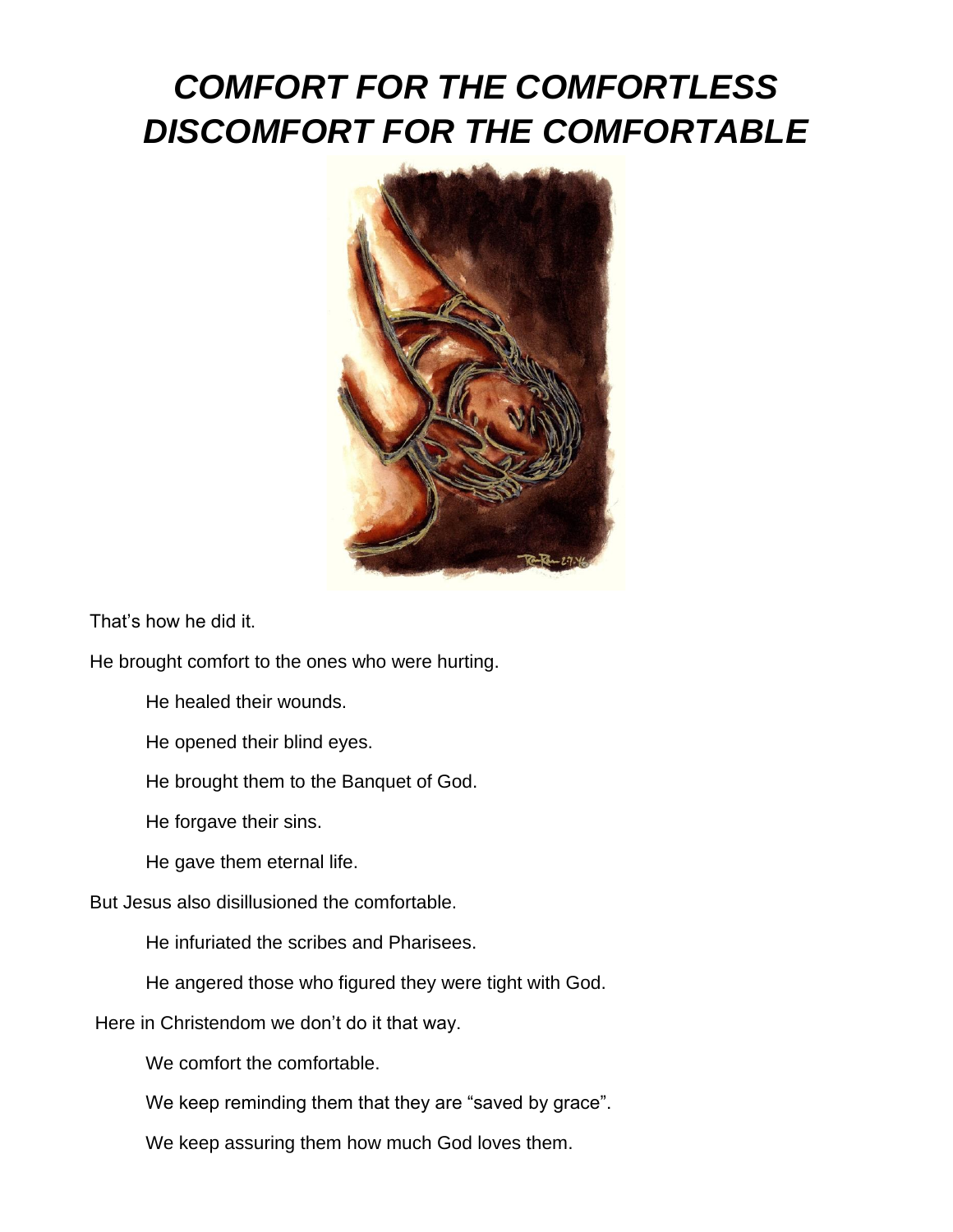And the comfortless?

What do we owe them?

They brought it on themselves!

They're lazy.

They're dishonest.

They're stupid.

Keep them down there where they belong!



*And he came to Nazareth, where he had been brought up; and he went to the synagogue, as his custom was, on the Sabbath day. And he stood up to read; and there was given to him the book of the prophet Isaiah. He opened the book and found the place where it was written,*

*"The Spirit of the Lord is upon me, because he has anointed me to preach good news to the poor. He has sent me to proclaim release to the captives and recovering of sight to the blind, to set at liberty those who are oppressed, to proclaim the acceptable year of the Lord."*

*And he closed the book, and gave it back to the attendant, and sat down; and the eyes of all in the synagogue were fixed on him.*

*And he began to say to them, "Today this scripture has been fulfilled in your hearing."*

## *Luke 4*

And what did these pious souls do when the service was over?

They dragged Jesus to the edge of a cliff and tried to kill him.

Jesus made them uncomfortable.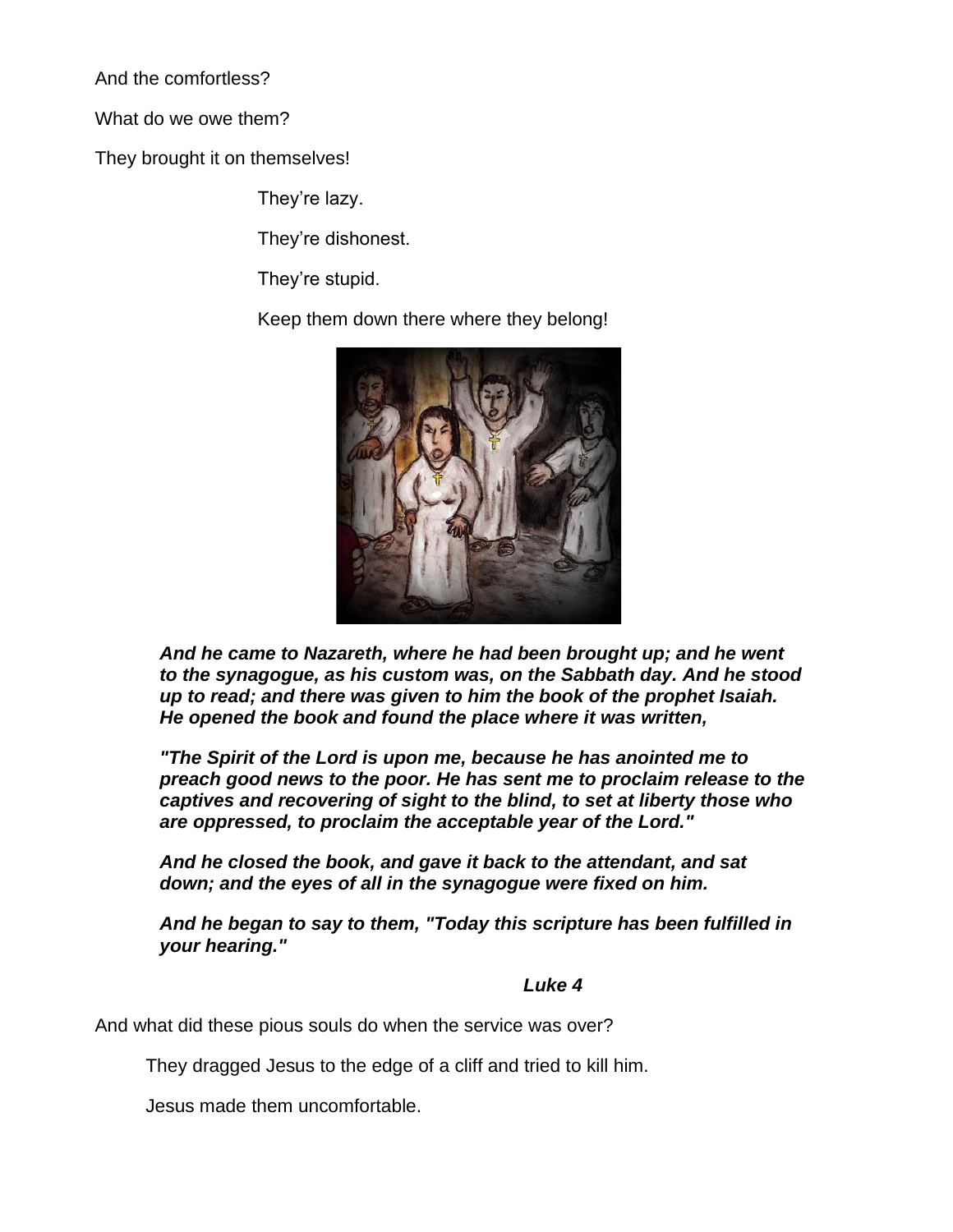Jesus is still at it.

To the ones we reject, Jesus brings the comfort of heaven.

And to all us super-Christians he speaks unsettling words.

*"When you see a cloud rising in the west, you say at once, `A shower is coming'; and so it happens. And when you see the south wind blowing, you say, `There will be scorching heat'; and it happens. You hypocrites! You know how to interpret the appearance of earth and sky; but why do you not know how to interpret the present time? And why do you not judge for yourselves what is right? As you go with your accuser before the magistrate, make an effort to settle with him on the way, lest he drag you to the judge, and the judge hand you over to the officer, and the officer put you in prison. I tell you, you will never get out till you have paid the very last copper."*

*Luke 12*

So we have to decide.

Are we going to follow Jesus out there among the rejects?



Or are we going to stick with the Pharisees and keep things comfortable?

*The word of the LORD came to me: "Son of man, prophesy against the shepherds of Israel, prophesy, and say to them, even to the shepherds, Thus says the Lord GOD: Ho, shepherds of Israel who have been feeding yourselves! Should not shepherds feed the sheep? You eat the fat, you clothe yourselves with the wool, you slaughter the fatlings; but you do not feed the sheep. The weak you have not strengthened, the sick you have not healed, the crippled you have not bound up, the strayed you have not brought back, the lost you have not sought, and with force and harshness you have ruled them. So they were scattered, because there was no shepherd; and they became food for all the wild beasts. My sheep were scattered, they wandered over all the mountains and on every high hill; my sheep were scattered over all the face of the earth, with none to search or seek for them.*

Ezekiel made those shepherds of Israel uncomfortable.

Ezekiel makes us uncomfortable.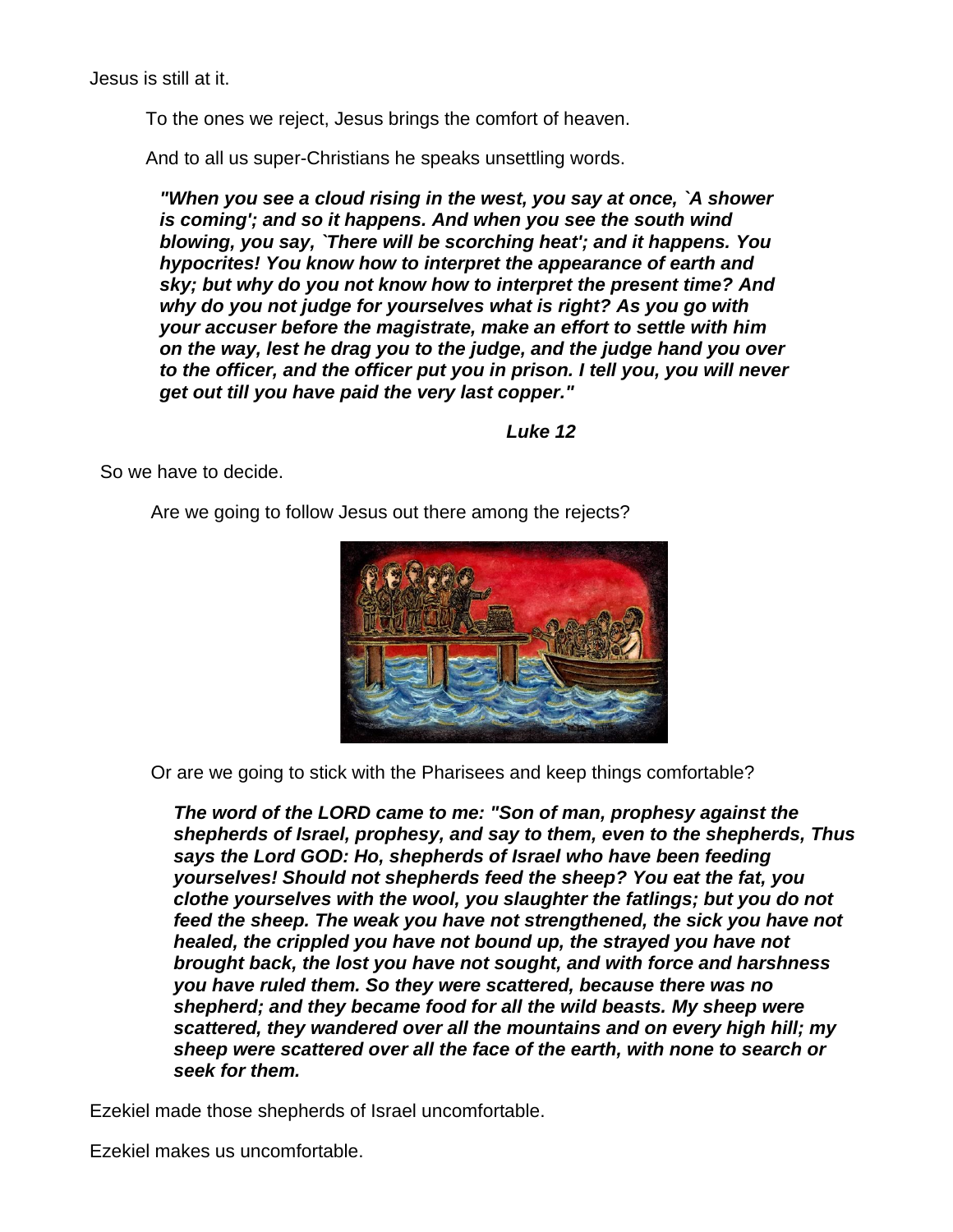Do we get it?

Do we hear the voice of our Shepherd in Ezekiel's prophecy?

*Therefore, you shepherds, hear the word of the LORD:*

*As I live, says the Lord GOD, because my sheep have become a prey, and my sheep have become food for all the wild beasts, since there was no shepherd; and because my shepherds have not searched for my sheep, but the shepherds have fed themselves, and have not fed my sheep; therefore, you shepherds, hear the word of the LORD:*

*Thus says the Lord GOD, Behold, I am against the shepherds; and I will require my sheep at their hand, and put a stop to their feeding the sheep; no longer shall the shepherds feed themselves. I will rescue my sheep from their mouths, that they may not be food for them.*

The fire of judgment is burning through the Church with these words of Ezekiel.

False shepherds are being replaced in droves.

But who will feed the sheep?

God himself.

Jesus the true Shepherd.

And all who walk with Jesus, under his yoke!

*For thus says the Lord GOD: Behold, I, I myself will search for my sheep,* 

*and will seek them out. As a shepherd seeks out his flock when some of his sheep have been scattered abroad, so will I seek out my sheep; and I will rescue them from all places where they have been scattered on a day of clouds and thick darkness.*

*And I will bring them out from the peoples, and gather them from the countries, and will bring them into their own land; and I will feed them on the mountains of Israel, by the fountains, and in all the inhabited places of the country.*

*I will feed them with good pasture, and upon the mountain heights of Israel shall be their pasture; there they shall lie down in good grazing land, and on fat pasture they shall feed on the mountains of Israel.*

*I myself will be the shepherd of my sheep, and I will make them lie down, says the Lord GOD. I will seek the lost, and I will bring back the strayed, and I will bind up the crippled, and I will strengthen the weak, and the fat and the strong I will watch over; I will feed them in justice.*



 *Ezekiel 34*